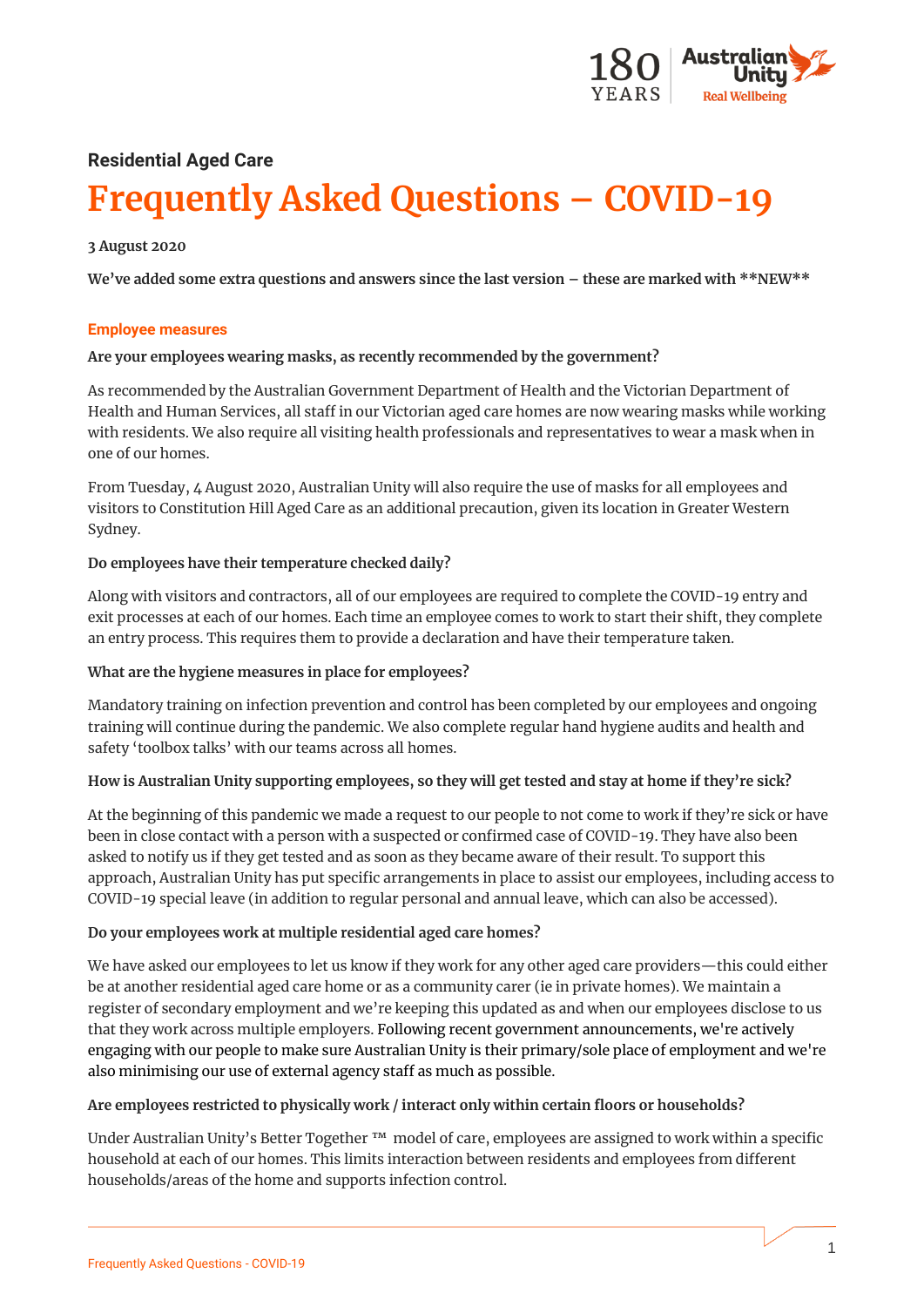

#### **Should all employees at all homes be tested separate to an outbreak?**

As you may have heard in the media, the current PCR test that is available for COVID-19 is only accurate at a 'point in time'—meaning the test result indicates whether or not a person had coronavirus at the time the swab collection was carried out. Receiving a negative test result doesn't mean that a person cannot contract coronavirus and return a positive test result at a future time.

There is also usually a delay of 24 to 72 hours between the swab being collected and the test results being received. So, while in an ideal world it would be great to be able to test all healthcare workers daily, this is currently not practically possible.

## **Personal Protective Equipment (PPE) use**

## **\*\*NEW\*\* Do face coverings need to be worn if there is no outbreak in a residential aged care home?**

Yes, all staff and visitors in Victorian residential aged care homes are **required** to wear single use face masks (surgical masks).

From Tuesday, 4 August 2020, Australian Unity will also require the use of masks for all employees and visitors to Constitution Hill Aged Care as an additional precaution, given its location in Greater Western Sydney.

## **\*\*NEW\*\* Do masks need to be worn by residents leaving the home if there is no outbreak declared at that home?**

Yes, in the restricted areas of metropolitan Melbourne and Mitchell Shire, wearing a face covering when leaving your home is a requirement.

From 11:59pm on Sunday 2 August, face coverings become mandatory for all of Victoria.

# **\*\*NEW\*\* Do staff need to wear PPE when caring for or visiting the room of an asymptomatic resident in quarantine?**

All staff caring for or visiting the room of an asymptomatic resident in quarantine must wear full PPE, which includes goggles or a face shield.

## **\*\*NEW\*\* Do staff need to wear PPE when caring for a resident with suspected or confirmed COVID-19?**

All staff who enter the room of a resident who is in isolation with suspected or confirmed COVID-19 must wear full PPE at all times.

## **\*\*NEW\*\* Do visitors need to wear PPE?**

If the home they're visiting is in 'outbreak' status, then yes, visitors need to use the same precautions and wear the same PPE as our employees. This means, to the extent visitors can enter the home, they should wear full PPE if they are visiting asymptomatic residents in quarantine or residents in isolation with suspected or confirmed cases of COVID-19.

At all other times (ie when the home is not in 'outbreak'), visitors are required to comply with any requirements we've put in place or the government requires around PPE use while attending the home. At the current time, this means at least a face mask must be worn in Victorian homes.

## **\*\*NEW\*\* Where can I get more information?**

You can access more information from the Victorian Department of Health and Human Services [here](https://www.dhhs.vic.gov.au/aged-care-sector-coronavirus-disease-covid-19) and from NSW Health [here.](https://www.health.nsw.gov.au/Infectious/covid-19/Pages/default.aspx)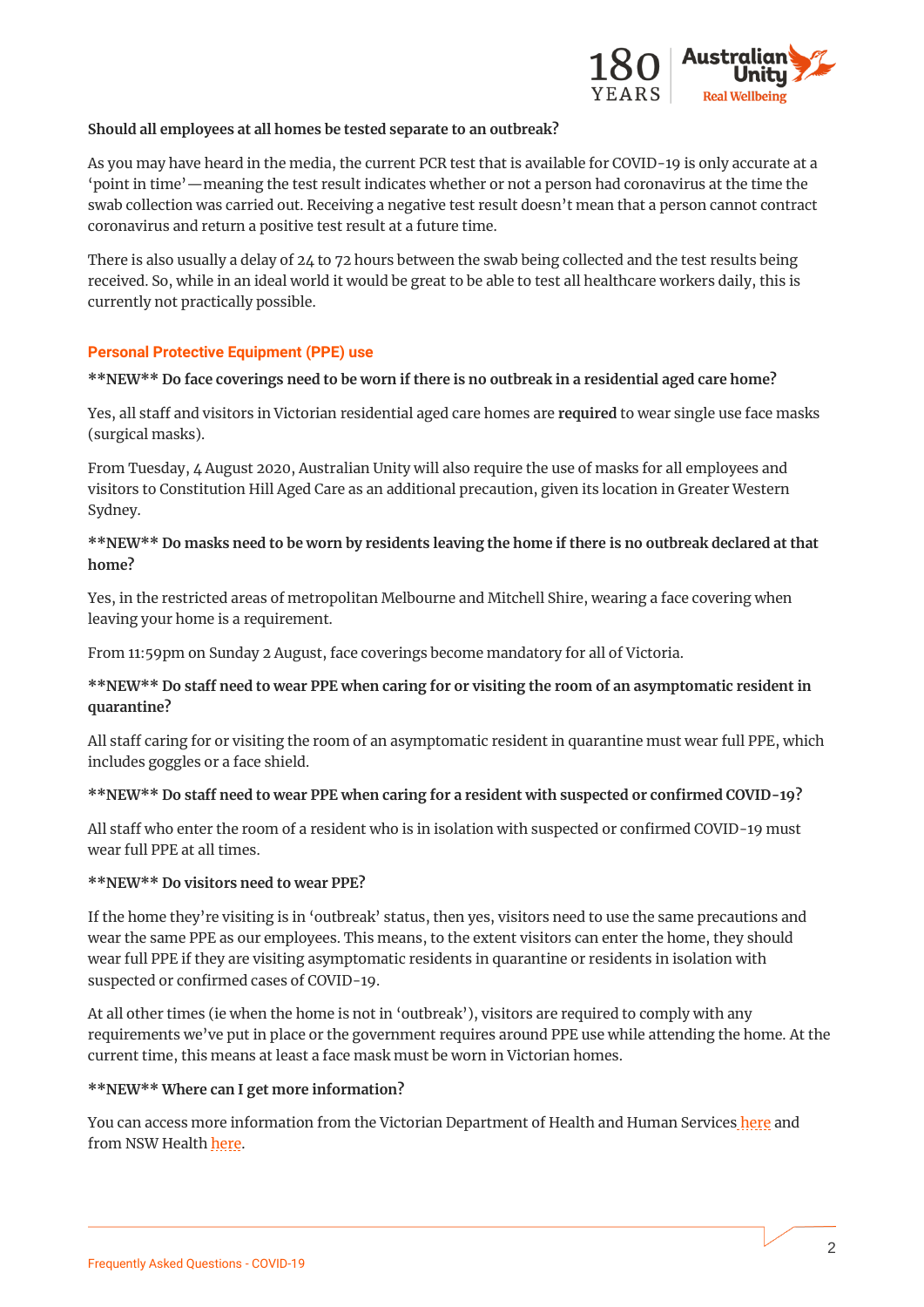

#### **Outbreak management plan**

#### **Do you have an outbreak management plan?**

Yes, Australian Unity has had plans in place for some time now to ensure we can appropriately manage and respond to an outbreak of COVID-19 at one of our homes.

#### **What happens if an employee tests positive to COVID-19?**

Once an employee who tests positive advises us, we contact the Public Health Unit (PHU) for the relevant state. The PHU will then appoint a contact tracer to work with us to identify 'close contacts' of the affected employee. In addition, because aged care is regulated nationally, a case manager, clinical advisor/first responder and/or outbreak response team may also be appointed by the Australian Government Department of Health, in conjunction with the PHU, to assist us to manage the situation.

Any other employees who are identified as a close contact of the positive case would then be instructed to self-isolate at home and follow the directions of the PHU in relation to testing, etc. Any resident who is identified as a close contact would be asked to stay in their room and have a swab for COVID-19 taken, regardless of symptoms, as a precaution.

The current PHU position is that, if there is a positive case, all employees and residents who have been at the home in the past 14 days will be tested, with a repeat test completed in the following 72 hours.

## **What happens if a resident tests positive to COVID-19?**

If a resident tests positive, a similar approach applies to the employee positive case approach described in the previous question. We would advise the PHU, support contact tracing to identify any close contacts and a case manager, clinical advisor/first responder and/or outbreak response team may be appointed.

The resident, who would likely have been asked to stay in their room from when the swab was collected, would remain in their room with a dedicated care team, who would be wearing full Personal Protective Equipment (PPE). Depending on their symptoms, and any other health conditions, discussions may take place with the resident, their General Practitioner and their family or loved ones about a transfer to hospital if needed.

#### **If there is a positive case confirmed at my home, will residents be allowed to leave once in lockdown?**

If a resident receives a positive test result at any Australian Unity residential aged care home, the PHU will provide specific guidance, as the home will then be in 'outbreak' status.

In general, transfers into and out of a home during an outbreak are minimised to the greatest extent possible (for example, admission of new residents is generally restricted and non-urgent external appointments are generally postponed). If a resident who has been tested and is negative, and who is not symptomatic, wished to be transferred to another setting (for example, to be cared for by their family in the community) this may be feasible by agreement.

#### **Staying connected**

#### **How will families and residents be kept informed if there is a positive case at the home?**

As we have done to date, we will ensure there is regular communication from Australian Unity with residents, representatives, families and friends. We also strongly encourage connectedness between you and your loved one during this time by phone or video conference.

# **What can families do during this time to provide support?**

A key element of our Better Together ™ philosophy is connection. Families and friends are encouraged to stay connected with residents as much as possible, to provide support and reassurance.